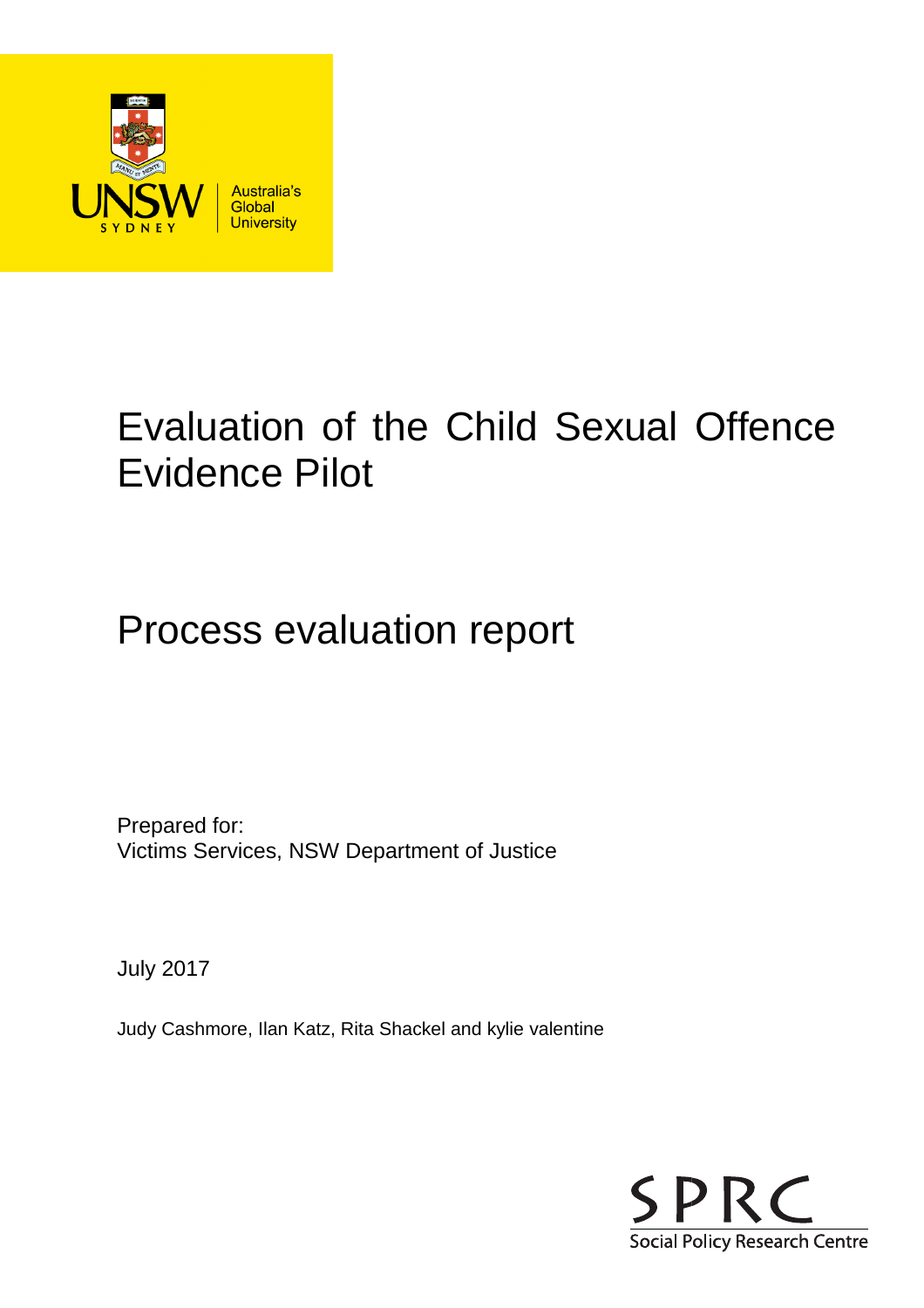**Research Team Institute of Criminology, University of Sydney** Judy Cashmore, Rita Shackel

**Social Policy Research Centre** Ilan Katz and kylie valentine

For further information: Name +61 2 9385 7800

#### **Social Policy Research Centre**

UNSW Arts & Social Sciences UNSW Australia UNSW Sydney NSW 2052 Australia

T +61 2 9385 7800 F +61 2 9385 7838 E sprc@unsw.edu.au W www.sprc.unsw.edu.au

© UNSW Australia 2017

The Social Policy Research Centre is based in Arts & Social Sciences at UNSW Australia. This report is an output of the Evaluation of the Child Sexual Offence Evidence Pilot research project, funded by NSW Department of Justice.

Suggested citation:

Cashmore, J., Katz, I., Shackel, R., & valentine, k. (2017). Evaluation of the Child Sexual Offence Evidence Pilot: process evaluation report (SPRC Report 16/17). Sydney: Social Policy Research Centre, UNSW Sydney. http://doi.org/10.4225/53/59dc134a3e0ca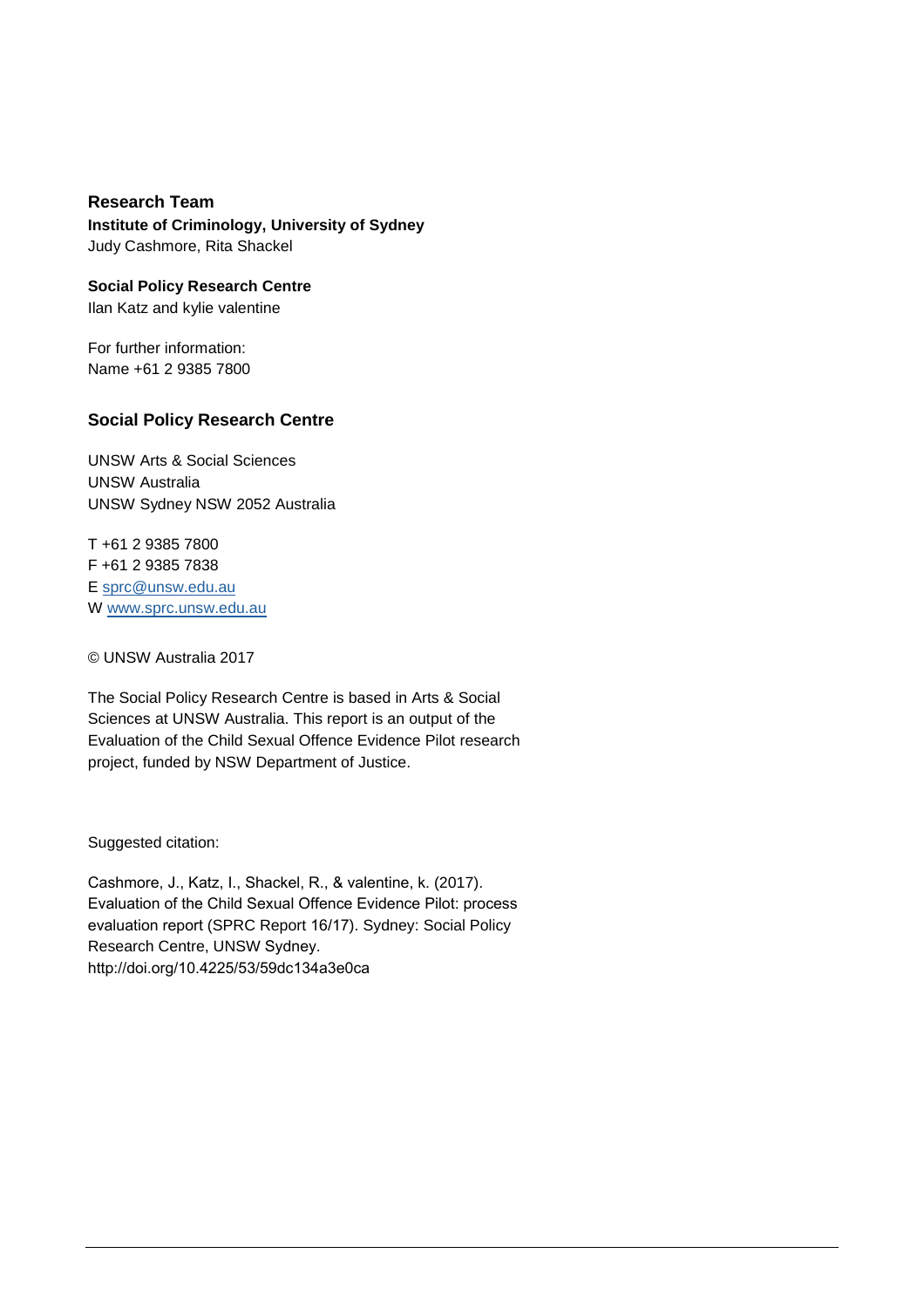### **Contents**

|    | <b>Executive Summary</b> |                                             |    |  |
|----|--------------------------|---------------------------------------------|----|--|
|    | 1. Introduction          |                                             | 1  |  |
|    | 2. Methodology           |                                             |    |  |
|    | 3. Findings              | 6                                           |    |  |
|    | 3.1                      | Pilot objectives and overall implementation | 6  |  |
|    | 3.2                      | Challenges to implementation                | 8  |  |
|    | 3.3 <sub>2</sub>         | Priorities for the outcomes evaluation      | 10 |  |
| 4. | Conclusion               |                                             | 11 |  |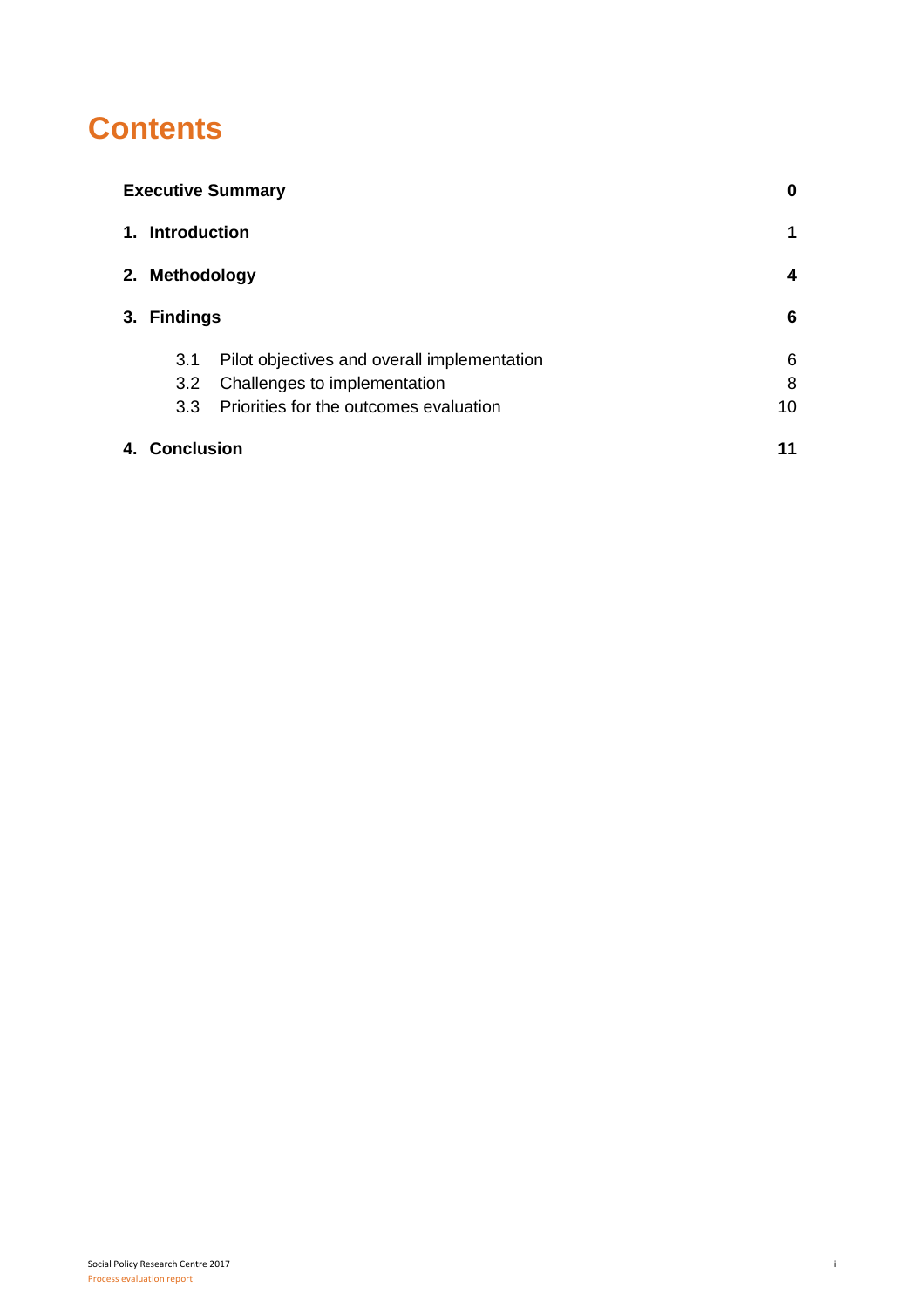# **Abbreviations**

| <b>SPRC</b>  | Social Policy Research Centre           |
|--------------|-----------------------------------------|
| <b>IMG</b>   | Implementation and Monitoring Group     |
| <b>JIRT</b>  | Joint Investigative Response Team       |
| <b>NSWPF</b> | <b>NSW Police Force</b>                 |
| <b>SACP</b>  | Sexual Assault Communications Privilege |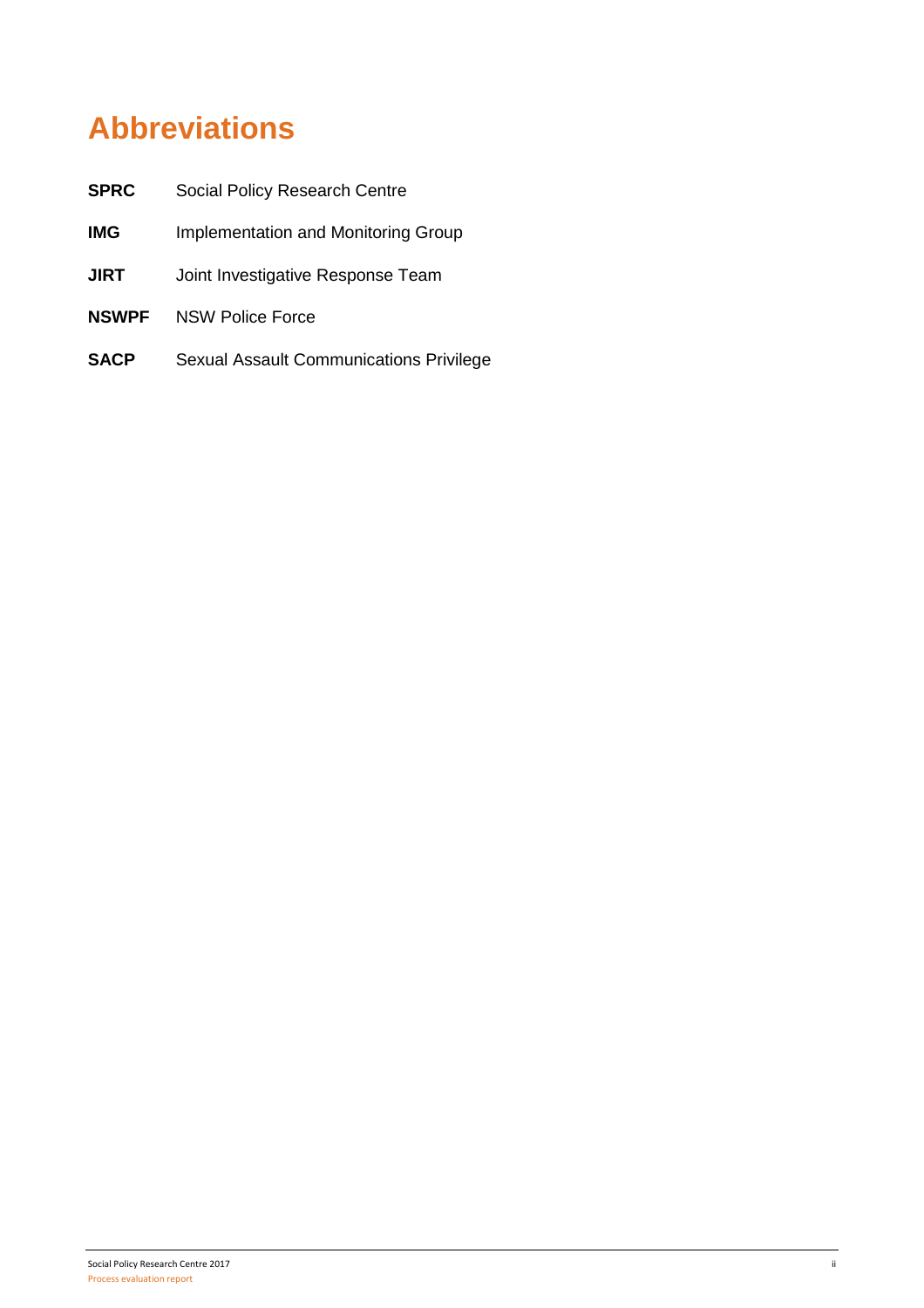## **Executive Summary**

This is the first report of the evaluation of the Child Sexual Offence Evidence Pilot (the Pilot) in NSW. It sets out the findings of the process evaluation, which is intended to assess the barriers and facilitators to implementation of the Pilot, and whether the Pilot has been effective in introducing changes to support its objectives.

The Pilot has three major components. It introduces:

- measures to expand the use of pre-recorded evidence given by child victims;
- 'Children's Champions' (Witness Intermediaries), based on the UK Witness Intermediary Scheme; and
- provision for appointment of specialist District Court judges trained in management of child sexual assault matters.

The evaluation will assess the implementation and outcomes of the Pilot, which commenced on the 31<sup>st</sup> of March 2016 in Newcastle and Sydney and will run for three years under the administration of Victims Services (Department of Justice).

The findings for this report come from interviews, focus groups, and written feedback from Pilot stakeholders, including the District Court, NSW Police Force (NSWPF), the Office of the Director of Public Prosecutions, witness intermediaries, Family and Community Services, Legal Aid NSW, NSW Health, the NSW Bar Association, and the NSW Law Society.

The evaluation found that there is unanimous support for the objectives of the Pilot from stakeholders who participated in the process evaluation. Stakeholders also agree that the Pilot is being implemented in a way that is consistent with those objectives.

The role of witness intermediaries has been important in supporting the provision of evidence by child complainants and child witnesses. The skills and expertise of witness intermediaries is highly valued, and in turn witness intermediaries value the support and training they receive, and that they are treated with professional courtesy and respect.

Victims Services has been key to the success of the Pilot, including the support provided to intermediaries and managing the Implementation Monitoring Group (IMG). The IMG has been effective in refining and improving the Pilot from its inception.

Challenges to implementation include the resources required from defence and prosecution counsel, witness intermediaries, and the Courts.

Stakeholders expressed few concerns about the current implementation of the Pilot, but potential risks to its future expansion were identified. These will be a focus of the outcomes evaluation. Given this, we recommend that the outcomes evaluation is brought forward, and deliver its findings mid-2018.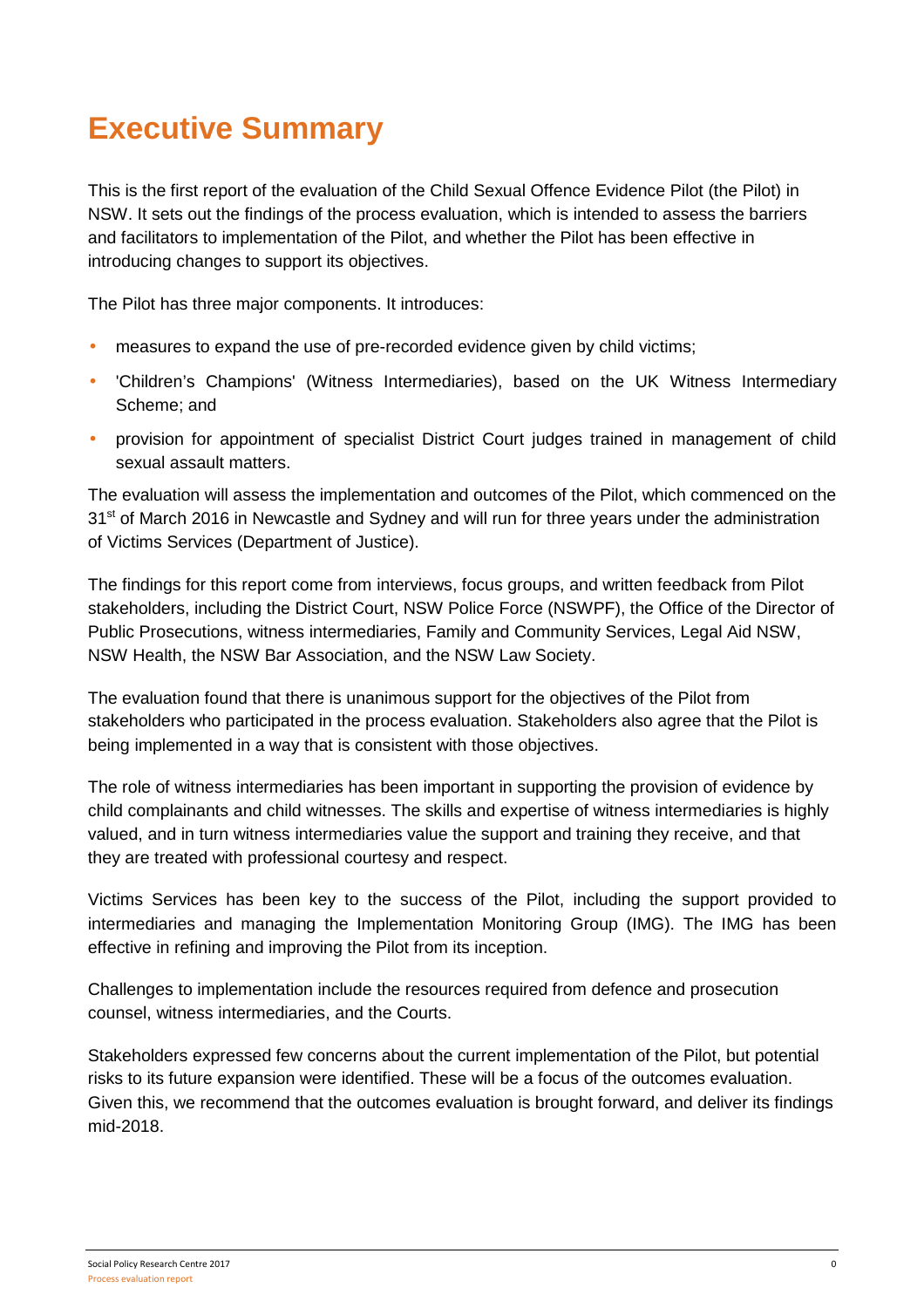# **1. Introduction**

The Child Sexual Offence Evidence Pilot (the Pilot) represents a key initiative by the NSW Government to strengthen the criminal justice response to child sexual abuse. A body of research since the 1980s has consistently pointed to the difficulties child victims (complainants) experience as witnesses in the criminal justice processes and the negative impacts on both their capacity to give evidence and their wellbeing (NSW Ombudsman's Report Responding to Child Sexual Assault in Aboriginal Communities and the 2014 Report of the Joint Select Committee into Sentencing of Child Sexual Assault Offenders). The high rate of attrition of child sexual offence matters is at least partially attributable to processes which are not responsive to the needs of child complainants and which do not adequately support children through all stages of the criminal justice process from investigation through prosecution and trial to final deposition. This includes appropriate support to ensure that children are able to provide the best quality evidence.

The Pilot seeks to introduce measures to reduce the difficulties for child witnesses so as to lessen the stress and duration of court proceedings for the child victim without unfairly impinging upon the defendant's right to a fair trial. The reforms in NSW include the introduction of 'Children's Champions' (Witness Intermediaries), based on the UK Witness Intermediary Scheme, both in the investigative interview and at trial; the appointment of specialist District Court judges trained in management of child sexual assault matters; and expansion of the pre-recording of evidence given by child complainants to include cross-examination as well as the child's evidence-in-chief. The Criminal Procedure Amendment (Child Sexual Offence Evidence Pilot) Act 2015 and its relevant regulations guide implementation of the reforms. The Pilot commenced in Newcastle and Sydney on 31 March 2016 and will run for three years under the administration of Victims Services (Department of Justice).

As of 31<sup>st</sup> March 2017, there had been 639 referrals to the Pilot from the NSW Police Force (NSWPF), of which 89% had been matched to witness intermediaries, and 61 Pilot matters in the Court, of which 99% had been matched. The breakdown of police referrals are indicated in Table 1.

| Table 1. Follce relefrais, by location |              |  |  |  |
|----------------------------------------|--------------|--|--|--|
| Location                               | <b>Total</b> |  |  |  |
| Bankstown Child Abuse Squad            | 130          |  |  |  |
| Chatswood CAS                          | 93           |  |  |  |
| Kogarah CAS                            | 125          |  |  |  |
| Newcastle CAS                          | 290          |  |  |  |
| <b>Other Location</b>                  | 1            |  |  |  |
| <b>Total CAS Referrals</b>             | 639          |  |  |  |
| <b>Total Matched</b>                   | 569          |  |  |  |
| <b>Total Unmatched</b>                 | 70           |  |  |  |
| <b>Total Percentage Matched</b><br>89% |              |  |  |  |

**Table 1: Police referrals, by location** 

Source: Victims Services data

A total of 59 pre-recorded evidence hearings took place between March 2016 and March 2017 (Table 2).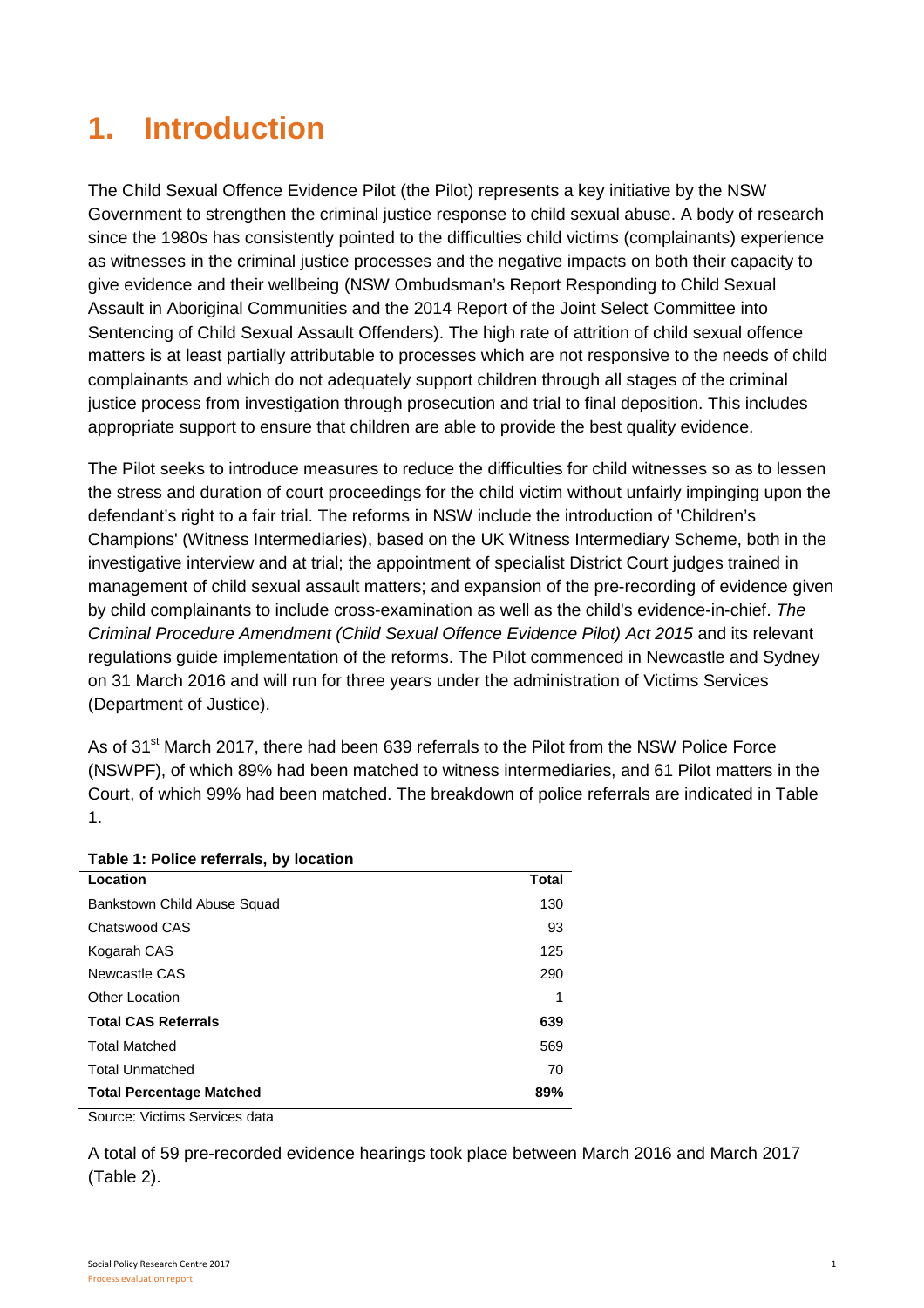#### **Table 2: Court matters, by location**

| <b>Downing Centre</b>                   | <b>Number</b> |
|-----------------------------------------|---------------|
| <b>DC</b> Total matters                 | 30            |
| PRH completed (per complainant/witness) | 27            |
| Complainants                            | 47            |
| Witnesses                               | 13            |
|                                         |               |
| <b>Newcastle</b>                        | <b>Number</b> |
| <b>NC Total matters</b>                 | 31            |
| PRH completed (per complainant/witness) | 32            |
| Complainants                            | 41            |
| Witnesses                               | 22            |

Source: Victims Services data

| Table 3: Trials completed and likely to be completed, by location |                   |  |  |
|-------------------------------------------------------------------|-------------------|--|--|
| <b>Downing Centre</b>                                             | <b>Number</b>     |  |  |
| Trials complete                                                   | 13                |  |  |
| Trials listed for 2017                                            | 14                |  |  |
| Trials listed Jan-Mar 2018                                        | $12 \overline{ }$ |  |  |
| <b>Newcastle</b>                                                  | <b>Number</b>     |  |  |
| Trials complete                                                   | 14                |  |  |
| Trials listed for 2017                                            | 14                |  |  |
| Trials listed Jan-Mar 2018                                        | 5                 |  |  |
| Source: Victims Services data                                     |                   |  |  |

Across the NSWPF and Court matters, in the first 12 months of the pilot, there were a total of 762 complainants, of whom 91 were Aboriginal and/or Torres Strait Islander, and 66 from a culturally and linguistically diverse background.

The Social Policy Research Centre at UNSW Sydney, together with Professor Judy Cashmore and Associate Professor Rita Shackel from the University of Sydney Faculty of Law were commissioned to undertake a rigorous evaluation of the Pilot.

The evaluation of the Pilot has two components:

- A process evaluation, to assess the barriers and facilitating factors to successful implementation of the Pilot, and the implementation of different aspects including referral processes, legislative and regulatory instruments, procedural guidance, training and recruitment, and technology and facilities.
- An outcomes evaluation, which will assess the effectiveness of the Pilot in reducing the difficulties experienced by child victims in criminal proceedings. In particular the evaluation seeks to measure the Pilot's effectiveness in terms of: (i) minimising the duration of children's engagement with the court process; and (ii) facilitating the communication with child victims, and ensuring that the use of language by police officers during interviews and during examination-in-chief, cross-examination and re-examination processes at court is appropriate to the child's developmental stage and communication needs. The aim of reducing the stress for child witnesses and facilitating communication with them is to ensure the provision of the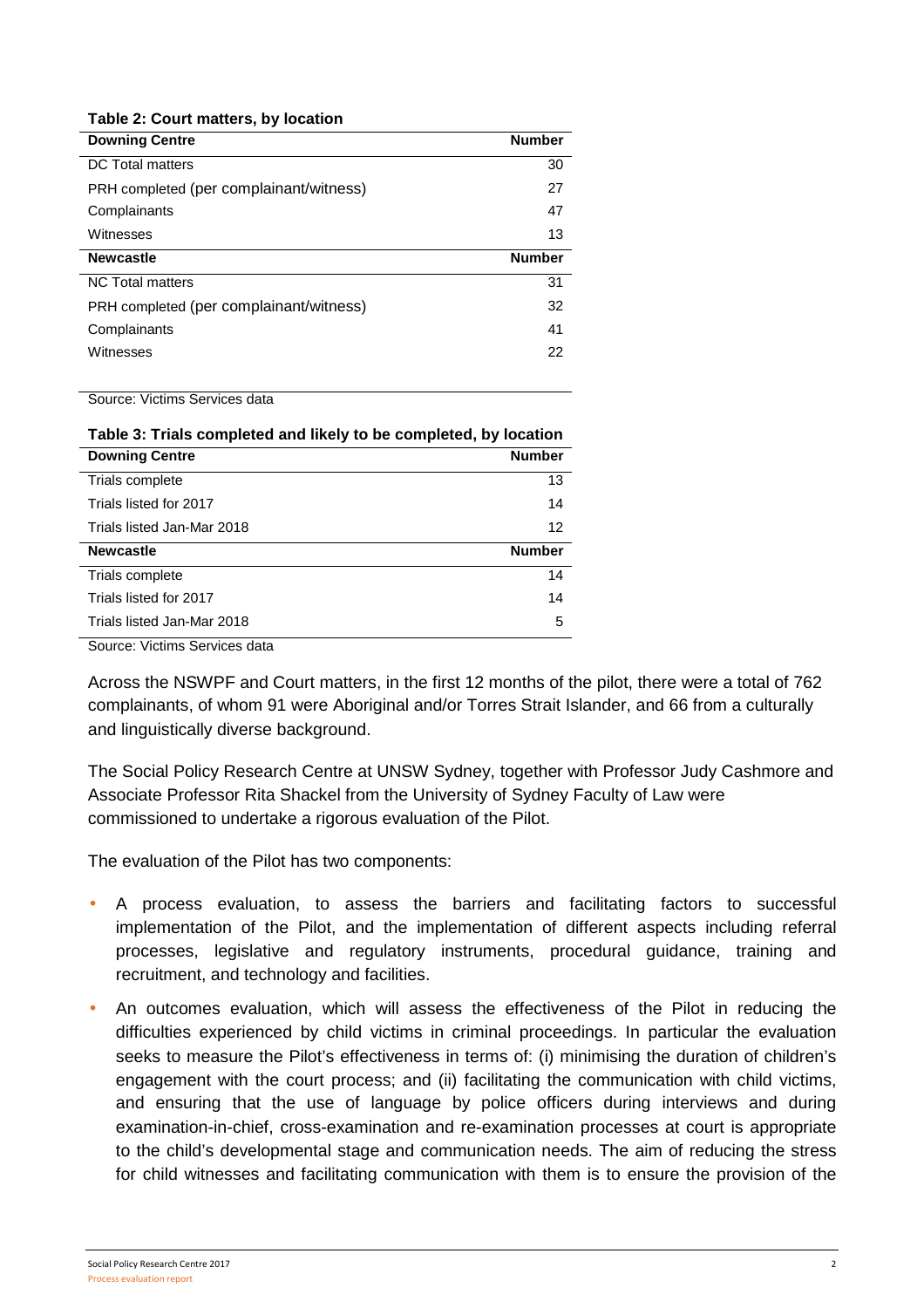child's best and most reliable evidence and to minimise the potential re-victimisation of the child.

This is the report of the process evaluation, intended to inform further implementation, and identify any refinements needed to the Pilot.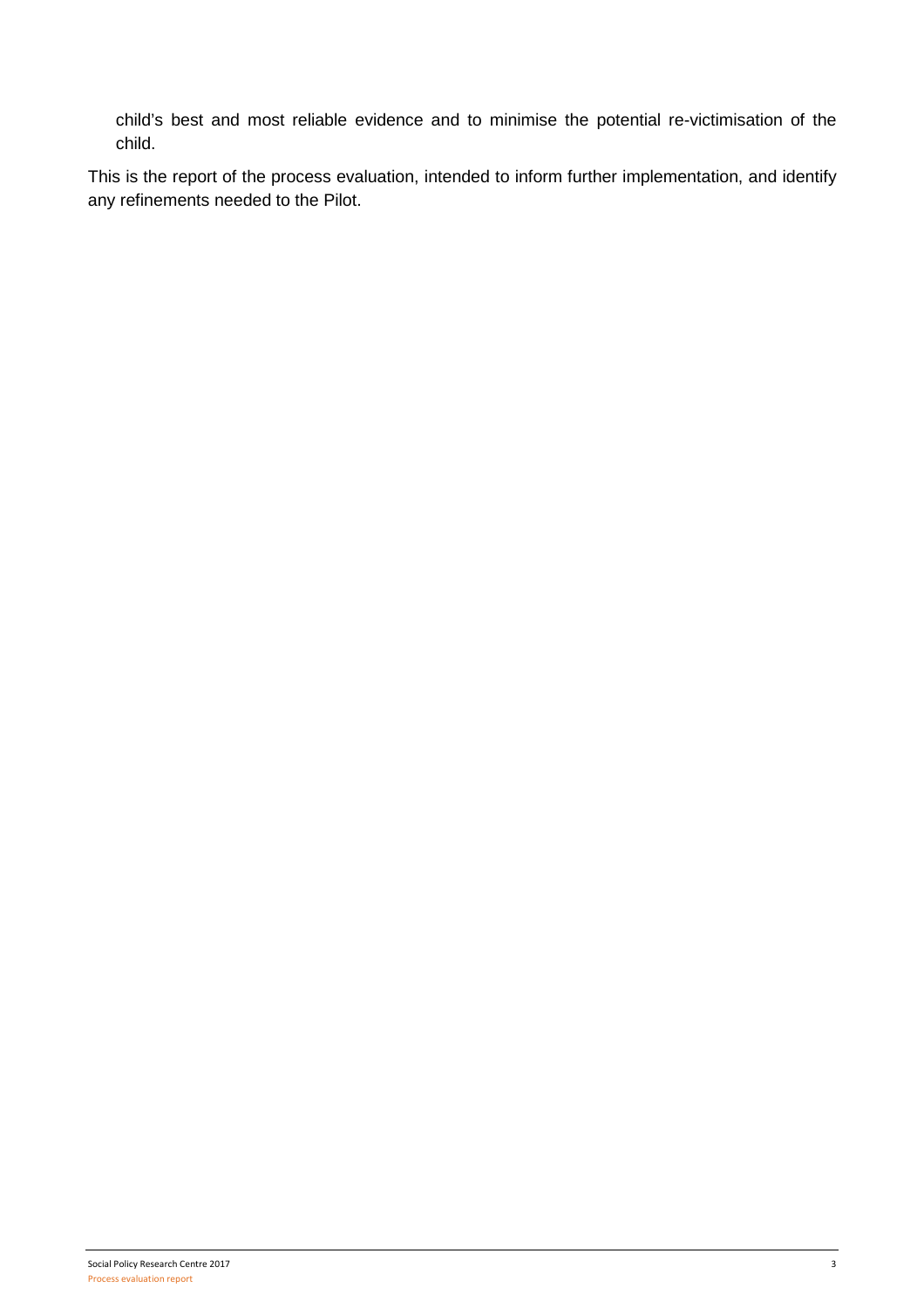# **2. Methodology**

The research design for the process evaluation involved focus group and interview consultations with staff from organisations responsible for implementing the Pilot, and those whose work is affected by the Pilot. Focus groups were held with members of the Pilot Implementation and Monitoring Group (IMG), representing:

- Victims Services (Department of Justice)
- District Court NSW
- Family and Community Services (FACS)
- Justice Strategy and Policy (Department of Justice)
- Legal Aid NSW
- NSW Courts and Tribunal Services
- NSW Health
- NSW Police Force (NSWPF)
- NSW Office of the Director of Public Prosecutions (ODPP)
- Office of Attorney-General
- Office for Police
- Public Defenders
- The NSW Bar Association
- The NSW Law Society

Three focus groups were held on 10<sup>th</sup> April, 2017, with a total of 19 participants. Follow-up phone interviews with stakeholders unable to attend the focus groups took place in April. Witness intermediaries and other stakeholders provided written feedback on the evaluation questions.

Topics discussed included different aspects of the program's design and implementation, including:

- Referral and communication processes
- Legislative and Regulatory instruments
- Procedural guidance
- Stakeholder involvement
- Witness Intermediary training and recruitment
- Stakeholder training
- Technology, facilities, and resources
- Services for Aboriginal and Torres Strait Islander witnesses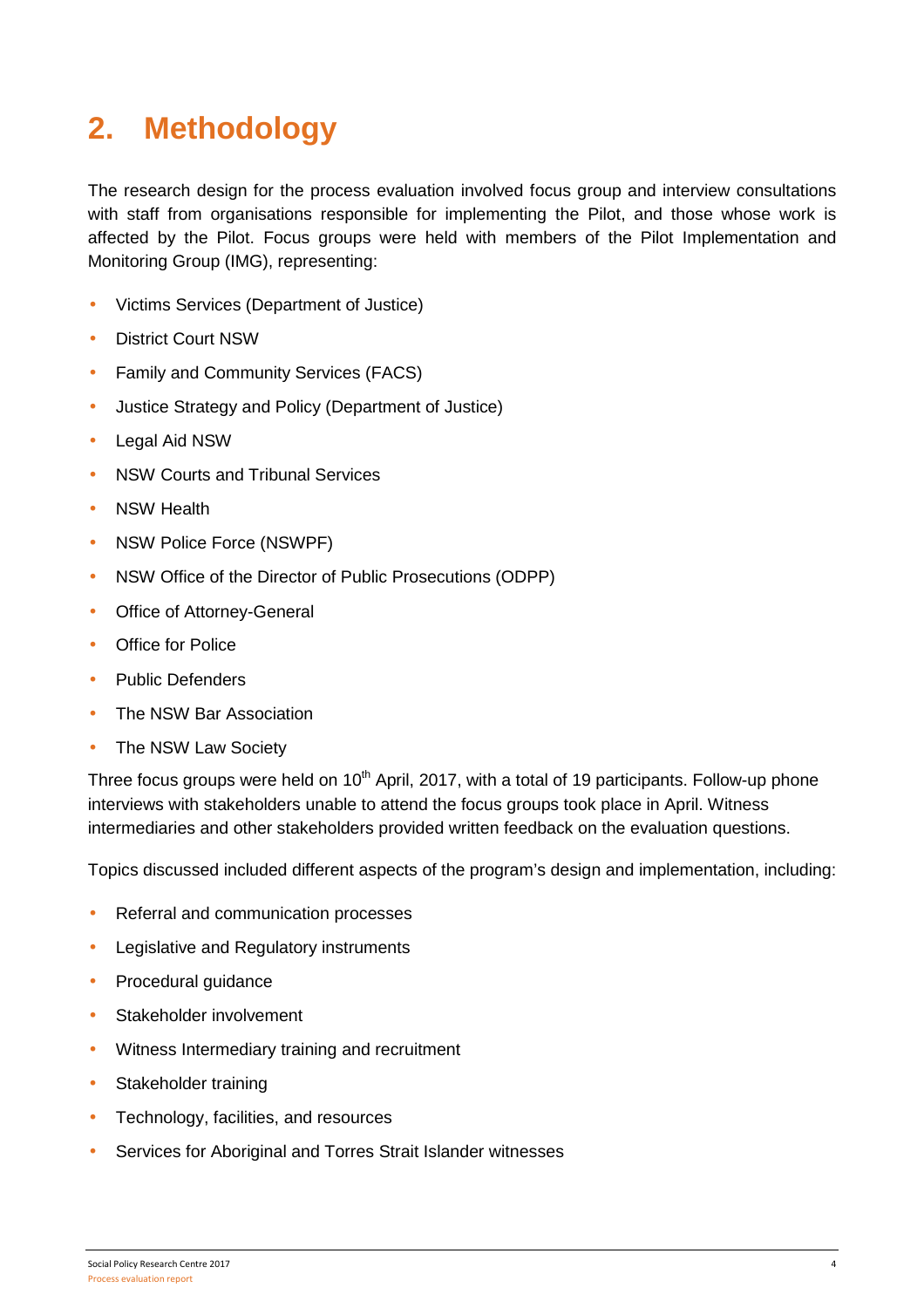All participants were given an information statement and asked to provide signed consent. Focus groups and interviews were audio recorded with the consent of participants. The audio files were transcribed verbatim.

The evaluation data (interview transcripts and written feedback) were analysed using a coding frame based on the focus group topics and emergent themes, including the scope of the Pilot scheme. All transcripts were de-identified. A small number of verbatim quotes from the transcripts and written feedback are included in the findings as illustrative examples.

The evaluation has ethics approval from the UNSW Human Research Ethics Committee (HC16990).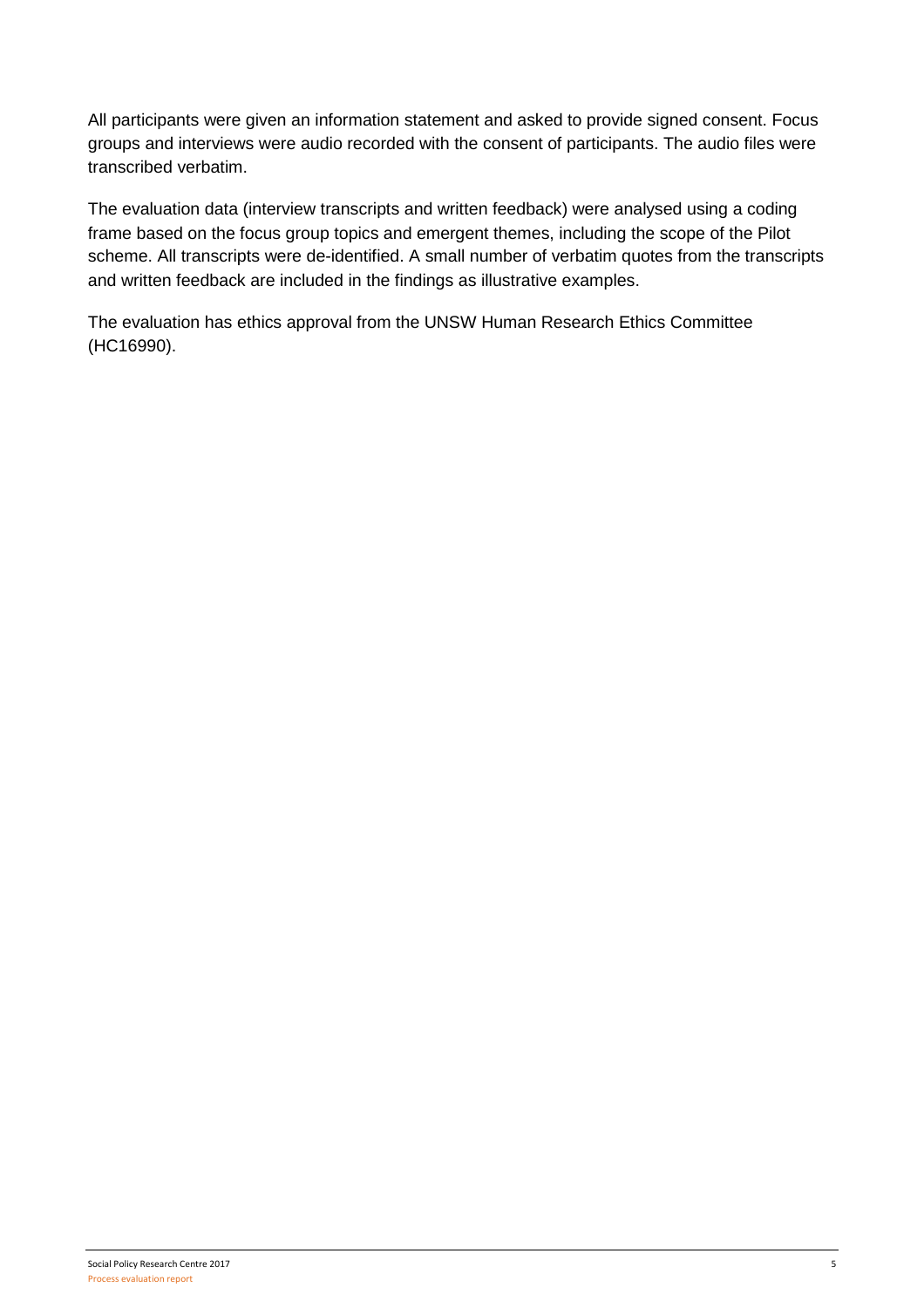# **3. Findings**

### **3.1 Pilot objectives and overall implementation**

The objectives of the Pilot are to lessen the stress and duration of Court proceedings for child witnesses without unfairly impacting the defendant's right to a fair trial. Overall, there is unanimous support for the objectives of the Pilot from stakeholders who participated in the process evaluation. Stakeholders also agree that the Pilot is being implemented in a way that is consistent with those objectives.

The key themes identified by stakeholders as important to the implementation of the Pilot are that:

- Witness intermediaries are fulfilling their intended role of acting in the interests of the court, not as advocates or experts.
- Witness intermediaries value the support and training they receive, and that they are treated with professional courtesy and respect.
- The contribution of Victims Services has been critical to the success of the Pilot: supporting intermediaries, coordinating referrals, facilitating improvements to the running of the Pilot, and managing the Implementation Monitoring Group (IMG).
- Witness intermediaries are highly skilled.
- Some stakeholders were initially hesitant about the Pilot, but these hesitations have largely been overcome.
- All aspects of the Pilot design and implementation were described by participants as effective and valuable. The capacity of the IMG to amend legislative and procedural aspects of the Pilot has allowed the Pilot to be refined and improved as it has been implemented.

The barriers to implementation relate largely to resource constraints which are beyond the control of those implementing the Pilot. These constraints primarily affect the pre-recording of evidence, and are described in Section 3.2.1 and 3.2.2. There also appear to be different views about how quickly the number of intermediaries should be increased to allow access for people not in the Pilot, and on the potential risks of scaling up the role of witness intermediaries. These are described in Section 3.2.3 below.

In summary, findings for the specific aspects of the Pilot that were the focus of this first phase of the evaluation are:

• Referral processes: Participants are very satisfied with referral processes, although they described challenges in balancing the need for assessments and pre-recordings to take place as soon as possible, with the need for all parties to have time to prepare. Witness intermediaries said that they would benefit from more time for the first interview/assessment and referred to the dangers of being rushed. Witness intermediaries also suggested that their allocation to cases could be smoother if this could be done directly by NSWPF contacting intermediaries, rather than mediated by Victims Services. This would presumably have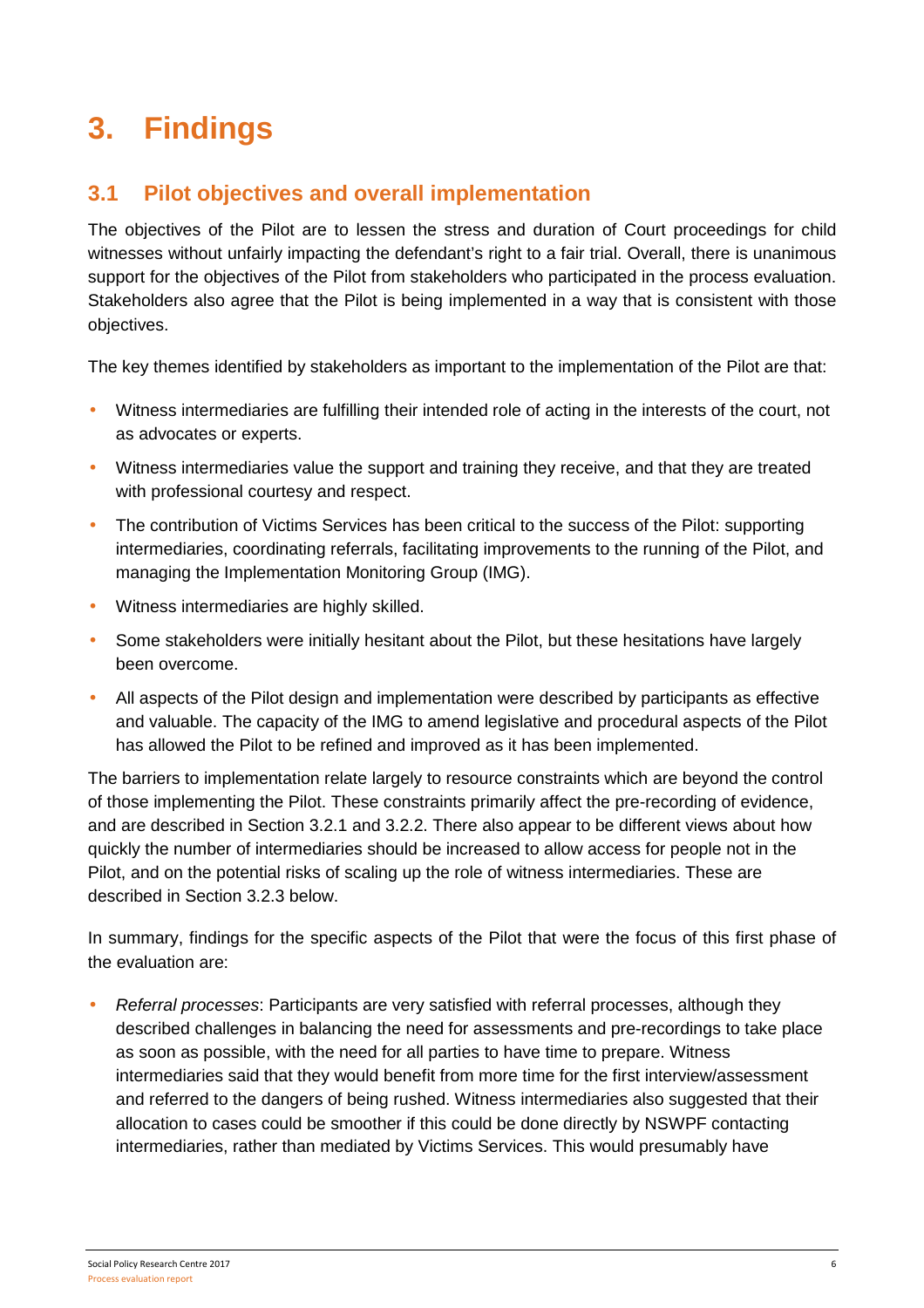resource implications for NSWPF and could give rise to perceived conflicts of interest. No other groups of stakeholders advocated this change.

- The ground rules hearing is an important component of the Pilot that is working well and making a practical difference to children's experience of the process.
- Legislative and regulatory instruments: As noted, the IMG is an effective body for amending these instruments and these are valued. The only significant concern with the legislation was the designation of witness intermediaries as 'children's champions', as this suggests advocacy on the part of the intermediary, rather than reinforcing their role as a neutral facilitator in communication and assistant to the court. It is seen to be a misleading term that raises unrealistic and inappropriate expectations.
- Procedural guidance and stakeholder training. The Downing Centre issued a Practice Note for the Pilot in 2015. However, training was described as more helpful than this guidance, especially that delivered by Professor Penny Cooper and Dr Michelle Mattison in February and March 2016. The importance of ongoing training was emphasised by participants from different stakeholder groups, some of whom said that insufficient training had been offered at the Newcastle site. The Procedural Guidance Manual produced by Victims Services has been useful for intermediaries, although it was also suggested that this could be improved if it was a 'living document' to which lessons learnt about witnesses with complex support needs could be added.
- Stakeholder involvement: participants described the engagement of all stakeholders as effective, although there are concerns about the impact of the Pilot on the JIRT partnership among some stakeholders (Section 3.2.4)
- Witness Intermediary training and recruitment: intermediaries are strikingly positive about the Pilot, their role in it, and the training and support they receive. Concerns were expressed only about how the current levels of support and mentorship can be maintained when the program is expanded.
- Technology and facilities: the quality of technology and facilities available for the pre-recording are varied and in some cases sub-optimal In terms of their effect on the quality of evidence produced (Section 3.2.2).
- Services for Aboriginal and Torres Strait Islander witnesses: the outcomes evaluation will include analysis of the impact of the Pilot on Aboriginal and Torres Strait Islander witnesses. No Aboriginal or Torres Strait Islander witness intermediaries have been recruited to date, and this has been identified as a priority by the IMG. While some strategies for recruiting Aboriginal intermediaries have already been explored in the Pilot locations (including amending the legislation to enable people with teaching qualifications to be appointed as intermediaries), the IMG agreed in April 2016 to give further consideration to this. In this respect, it will be important to explore the type of appropriate qualification pathways that could be put in place for Aboriginal applicants. Participants in this process evaluation emphasised the perceived benefits of the Pilot for Aboriginal and Torres Strait Islander people and vulnerable groups.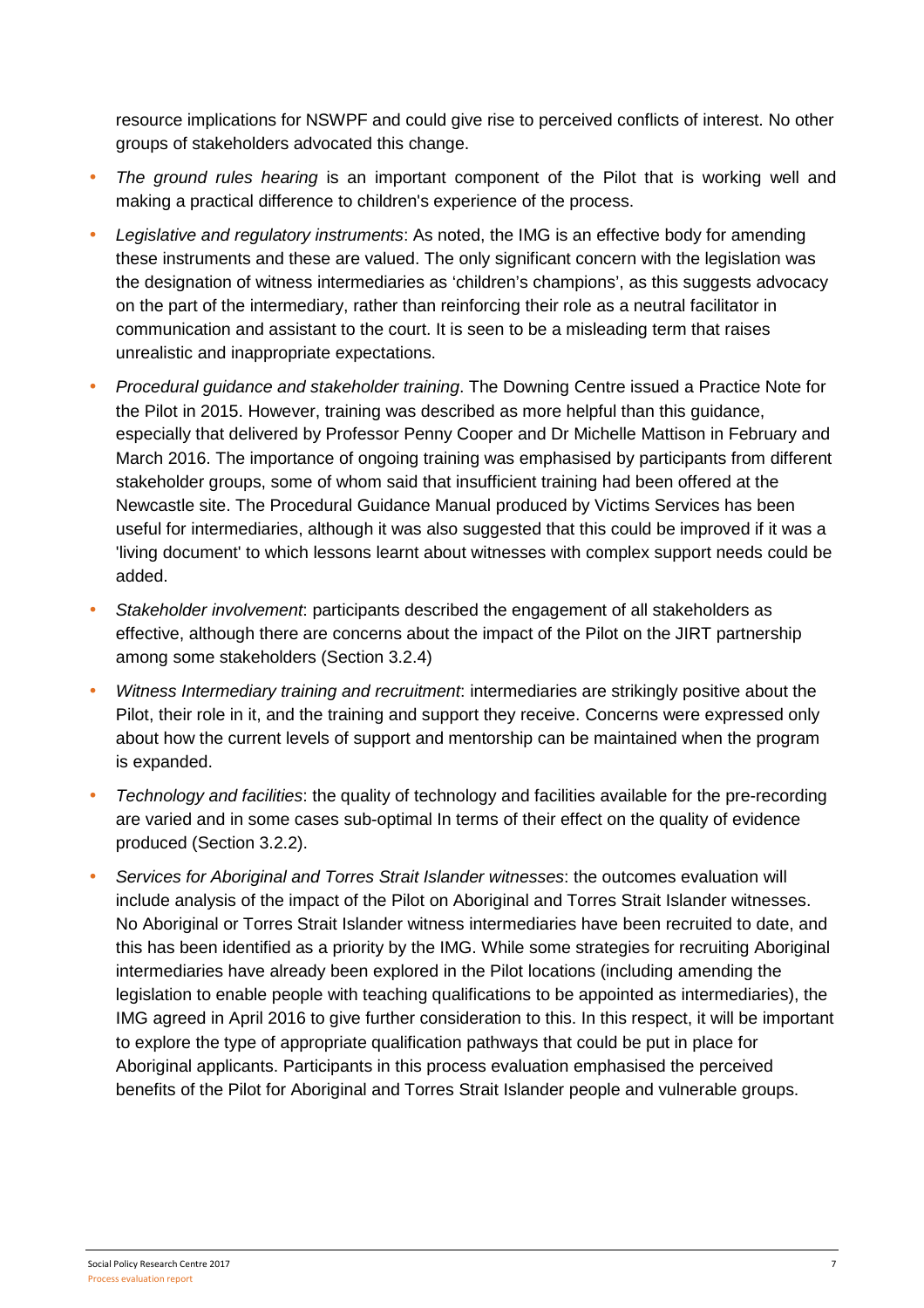### **3.2 Challenges to implementation**

Although stakeholders who participated in the evaluation did not identify any substantive barriers to implementation of the Pilot, they raised concerns about potential risks when the initiative is expanded. Stakeholders also discussed ongoing concerns with resources and technology which, while broader than the Pilot, affect its implementation.

### 3.2.1 Resources

The pre-recorded evidence hearing requires both defence and prosecution to be prepared for trial much quicker than usual, and for continuity of counsel, wherever possible, between the prerecording and the balance of the trial. This has resource implications for both parties: time to prepare for the pre-recording, and then to prepare for the balance of the trial months later. This in effect duplicates the work required. Another reported consequence of the pre-recording is that trial dates are set with less flexibility than usual. One assumption behind the Pilot is that the prerecording of evidence should reduce trial time and thus offset the increased time spent prior to trial; the outcomes evaluation will test this.

### 3.2.2 Technology

The quality of the image and clarity of the sound in the pre-recording of the child's evidence are very important to the capacity of the fact-finder to assess the reliability and credibility of that evidence. This applies to the recording of the child's investigative interview (which constitutes their evidence-in-chief) as well as the recording of the cross-examination. Pre-recordings are affected by variations between locations in video camera type and location. Good quality equipment to record and playback the recording is therefore critical. If younger children are to give evidence, there also needs to be some capacity to be able to record them as they move about the room in the investigative interview. Fixed cameras in the upper corner of an interview room are not optimal for recording video interviews with children, especially young children. While juries in a 2006 study of child sexual assault trials accepted the need for special provisions for child witnesses such as the use of closed-circuit TV and pre-recorded investigative interviews, the common complaint and concern was the poor quality of a distant image of the child and the unreliability of the equipment (Cashmore & Trimboli, 2006)<sup>1</sup>.

### 3.2.3 Role of witness intermediaries

Strong support was expressed for the effectiveness of witness intermediaries in supporting children to provide the best evidence, and there appear to be no concerns that the intermediaries are acting as advocates or expert witnesses.

I guess the main feedback I get from all of my staff is that the intermediaries are assisting people to give much better evidence, or to give evidence when they wouldn't have previously been able to give any evidence. (focus group)

<sup>&</sup>lt;sup>1</sup> Cashmore, J. & Trimboli, L. (2006), 'Child sexual assault trials: A survey of juror perceptions', BOCSAR NSW Crime and Justice Bulletin, 102, 1-20.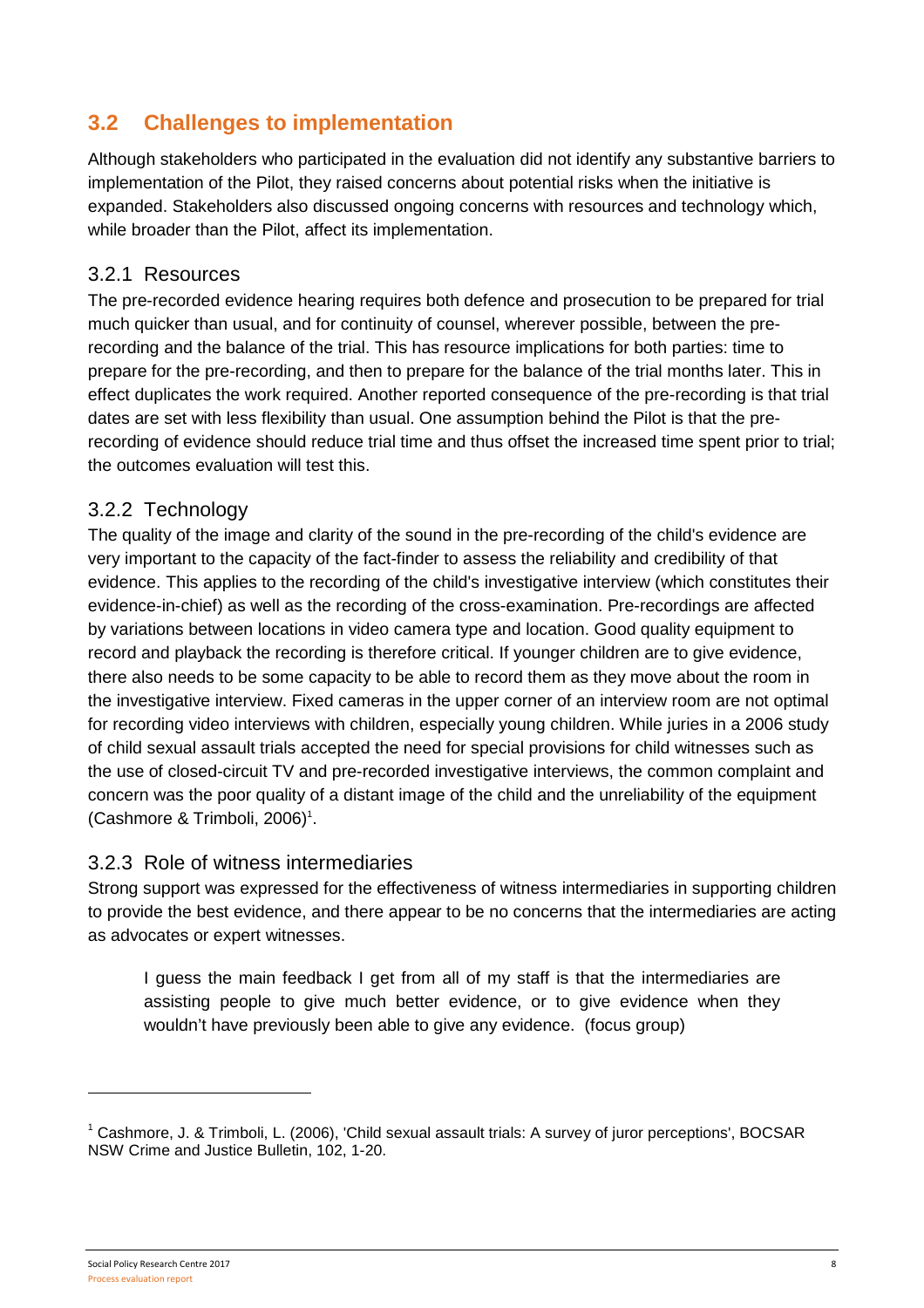Witnesses that prior to this we would have never got their evidence – it would have just been too hard – have just given amazing evidence. (focus group)

Currently, intermediaries may be involved in the Pilot in different ways:

- Present at the investigative interviews (police referrals) ( $n=639$  as at 31<sup>st</sup> March 2017)
- Present in court but not at the investigative interview ( $n=55$  as at 31<sup>st</sup> March 2017)
- Present at both the investigative interviews and in court ( $n=6$  as at 31<sup>st</sup> March 2017)

Outside the Pilot, intermediaries may be present at the investigative interview, if the officer in charge identifies that a child could benefit from an intermediary due to communication needs. Intermediaries may also, outside the Pilot, make a written assessment of a child's communication needs and recommendations for the language used during cross-examination. There are differing views among stakeholders about whether the use of witness intermediaries should be changed, such as expanding the role of intermediaries to act for other vulnerable groups, including child and adult defendants, and using witness intermediaries as expert witnesses.

Different views were expressed by stakeholders on when and how the use of witness intermediaries should be expanded. One view is that the use of intermediaries should be limited until the impact of the Pilot is known.

We would prefer the Pilot be expanded by legislation following the outcomes evaluation after 3 years. This would enable proper consideration to be given to the best means of expansion, whether that occur by geographical expansion of existing measures or expansion of the eligible cohort group (or both) (written feedback).

Another view is that the benefits of the intermediaries are evident and they should be used more widely now:

I see it working so well, even though we're only 12 months down, is that--and with great respect to Justice because of their resourcing in that--if it's working so well in these areas and we are getting this evidence and information from the children, it's almost a bit unfair for the other areas. Not just the other areas, for the victims. Why haven't they also got that resource as well? I might have a child at Liverpool today, now they haven't got that access to these intermediaries where if you're working in Kogarah [they do] (interview).

If the role of witness intermediaries is not well understood by all parties, including children and families, and the witness intermediaries themselves, this could pose risks to the future expansion of the Pilot. Training and information has been highly valued by those who have received it, and clear and widely available information on the role of intermediaries is important.

### 3.2.4 External influences on the Pilot

Implementation of the Pilot is influenced by, and may influence, other procedures and legislation. The three identified by stakeholders as most important are: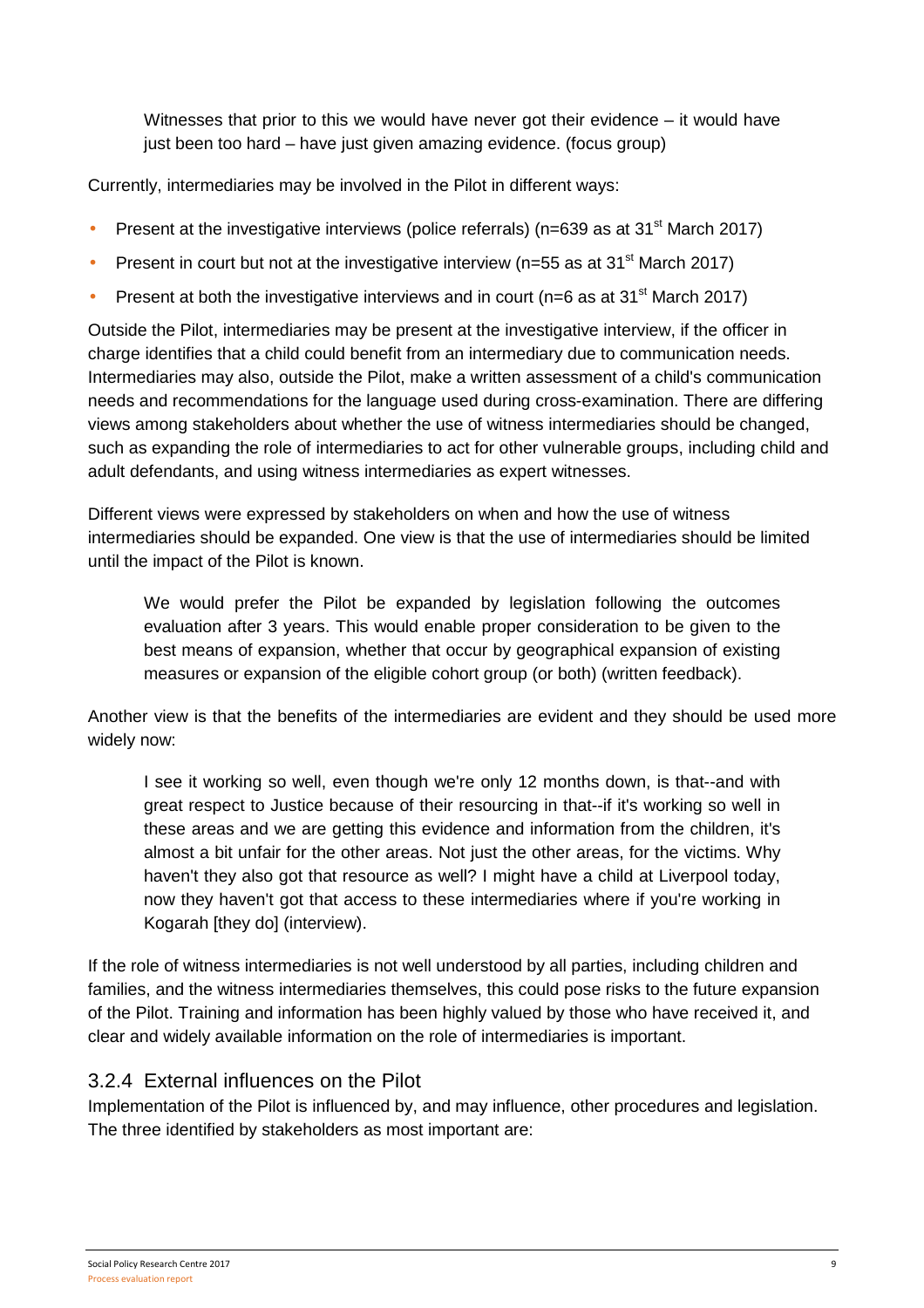- 1. Sexual assault communications privilege (SACP): poor understanding of SACP may mean that the child may have to be recalled to give evidence and this has the potential to undermine prerecording of the complainant's evidence.
- 2. Impact of the witness intermediaries in the different scenarios described in Section 3.2.3
- 3. The impact of the Pilot on the operations of the Joint Investigation Response Team (JIRT) interagency partnership, specifically the role of FACS and NSW Health during investigative interviews. The partnership is being reviewed by the NSW Ombudsman.

### **3.3 Priorities for the outcomes evaluation**

Several priorities for the outcomes evaluation have been identified through concerns raised by stakeholders in the process evaluation, in addition to the evaluation objectives listed in Section 1. These include:

- 1. The impact of external influences, noted above, on the effectiveness and outcomes of the Pilot.
- 2. The impact of the pre-recording on the defendant's right to a fair trial:
	- a. Concerns by some defence lawyers that the short timeframes available for the prerecording may make it difficult for the accused to know the full case before crossexamination of the main witness i.e. the child complainant
	- b. There is the potential for new evidence to be sought after the pre-recording, which could result in the accused not knowing the entirety of the evidence prior to the balance of the trial. Legal Aid NSW has identified two matters in-house where further evidence was obtained by NSWPF as a result of matters raised during pre-recording cross examination. In one of these cases the child complainant was recalled, in the other the indictment was amended before the balance of the trial. The question of additional relevant material to the pre-recording is set out in Section 87 of the Criminal Procedure Act 1986 - Schedule 2 and the outcomes evaluation will review the outcomes of further instances of new evidence arising.
- 3. The impact of witness intermediaries on the investigative interviews, especially any impact on Health and FACS assessments that occur based on those interviews.
- 4. Risks to maintaining the high levels of skills and expertise in witness intermediaries if the Pilot is taken to scale and more intermediaries need to be recruited.
- 5. Sustainability of the support provided to witness intermediaries and other stakeholders if the Pilot is taken to scale. The support provided by Victims Services is highly valued and it may be difficult to maintain this level of support as the initiative is expanded.